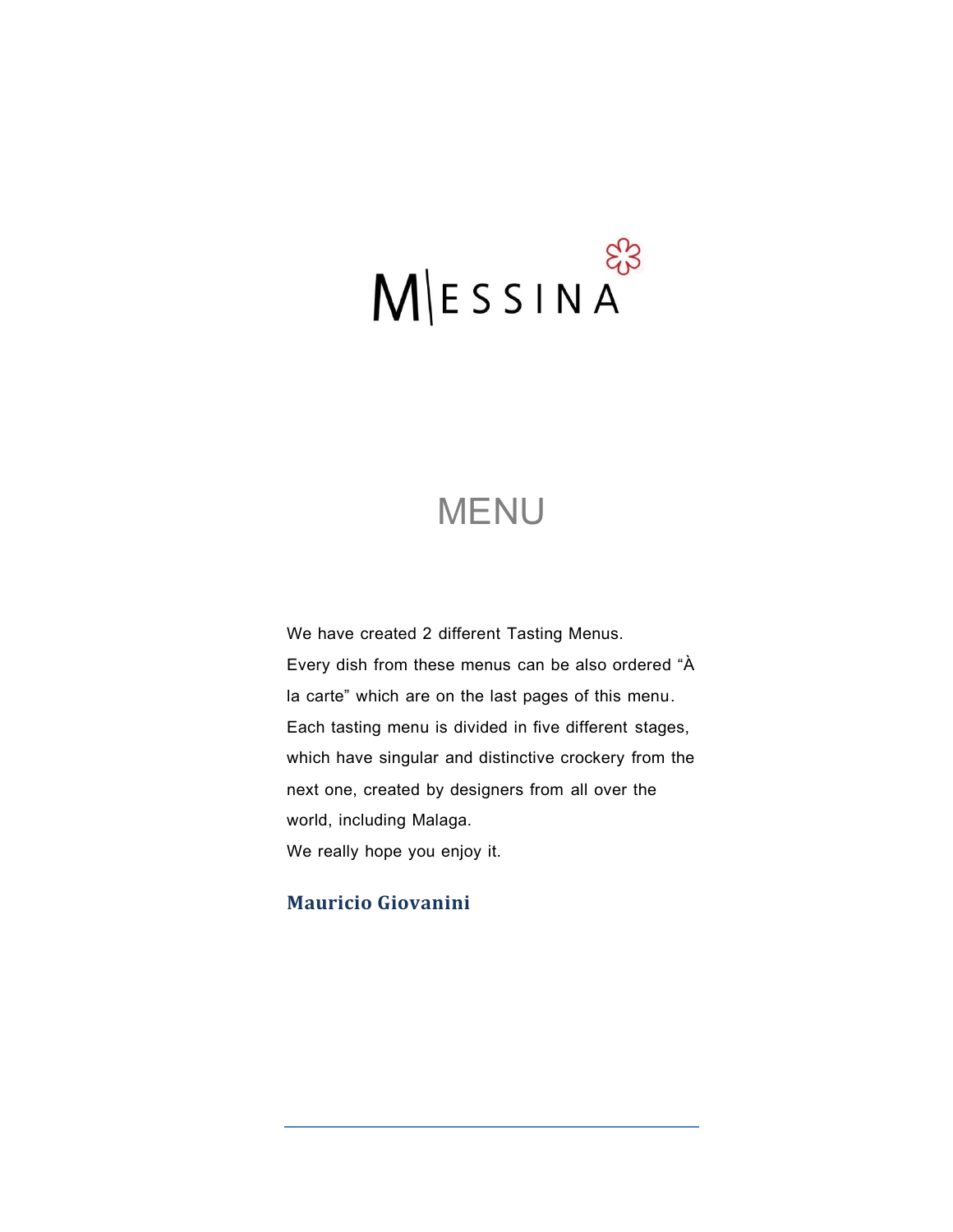### **T A S T I N G M E N U**

Our meringues

Italian with balsamic vinegar

French made of carrots

Swiss made of Japanese rice

Falafel and yogurt

Shrimp tartar Lebanese style

Belly of sea bass and beetroot

Thin slices of cured duck breast, creamy yolk and poultry broth

Grilled sea bass with vegetables and butter noisette

Baby Goat, chickpeas and mint

Chocolate with nougat ice cream

*This menu is to be served to all diners on the table Price per person 95€ IVA (tax) included Wine pairing 43€ per person Cover charge 3.70€ per person*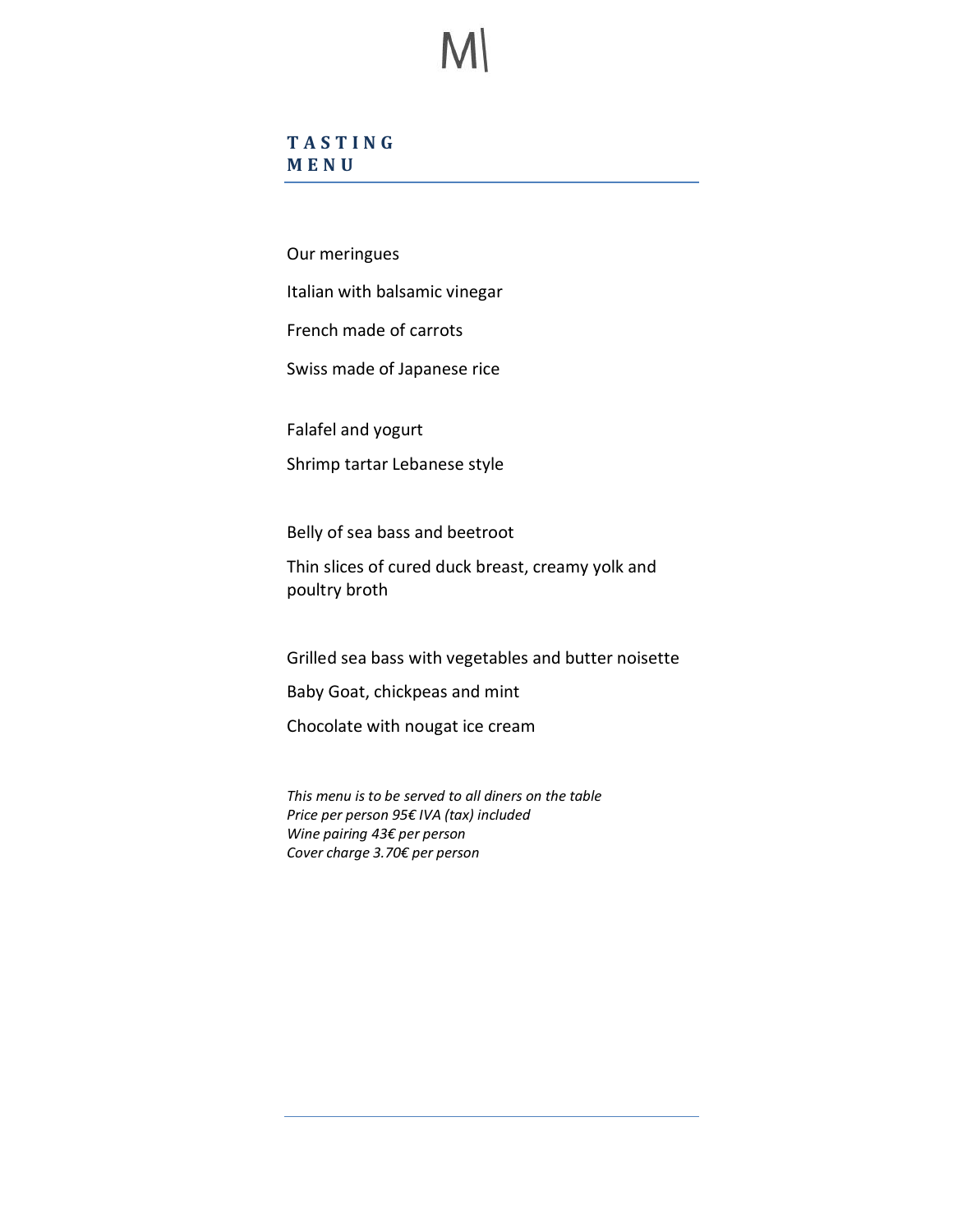### **MENU M E S S I N A**

*Dishes marked in bold are added to the previous menu*

Our meringues

Italian with balsamic vinegar

French made of carrots

Swiss made of Japanese rice

### **Thin sliced squid, creamy cuttlefish and cold seaweed broth**

Falafel and yogurt

Shrimp tartar Lebanese style

**Cauliflower**

### **Lobster's leg with creamy "Tom kha kai"**

Belly of sea bass and beetroot

Thin slices of cured duck breast, creamy yolk and poultry broth

Grilled red mullet with vegetables and citrus juices

Beef with mushrooms in béarnaise sauce

### **Pear mille feuille**

Chocolate with nougat ice cream

*This menu is to be served to all diners on the table Price per person 117€ IVA (tax) included Wine pairing 53€ per person Cover charge 3.70€ per person*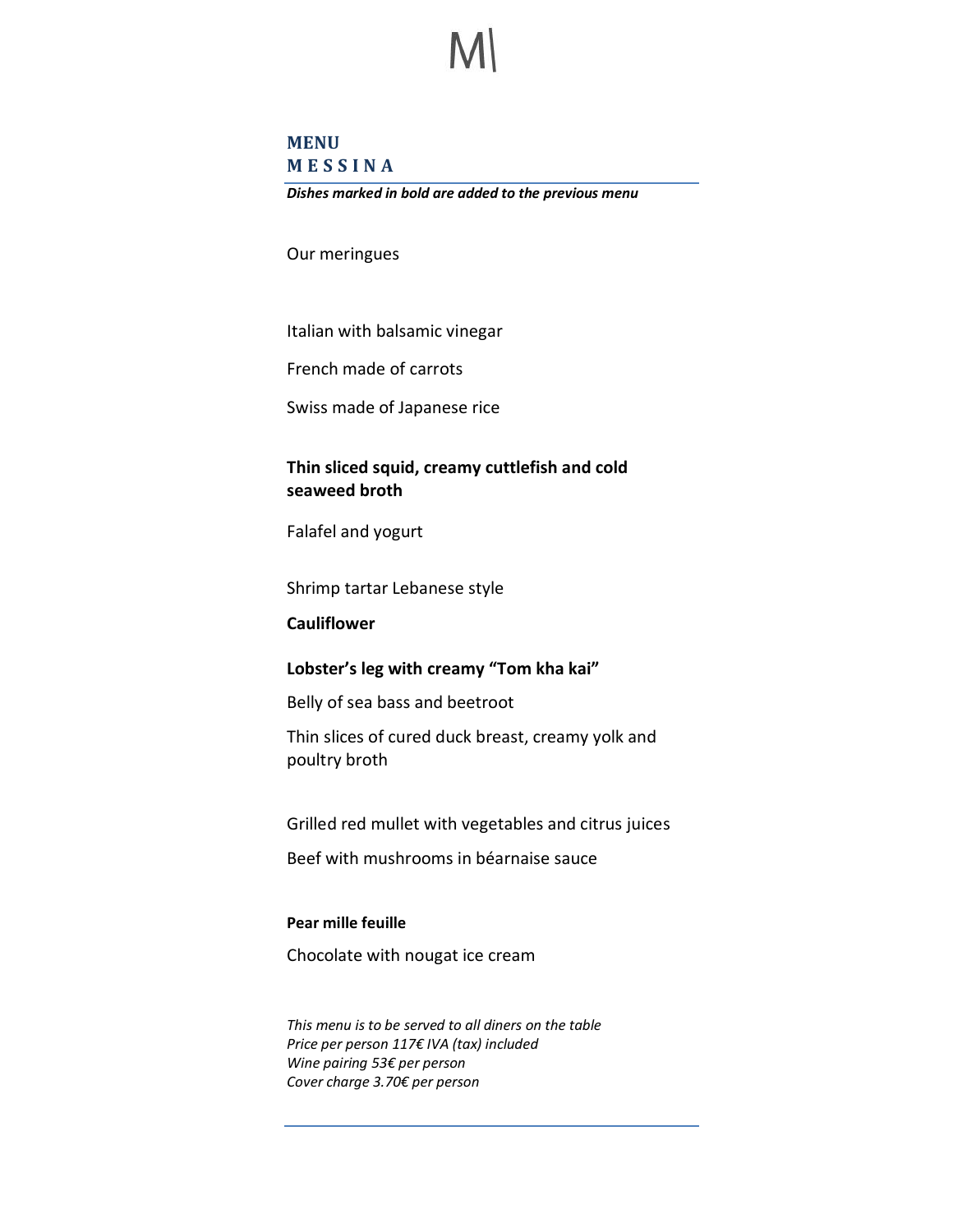**A L A C À R T E M E N U**

**T A S T E T E A S E R S**

*Falafel*  14€

Belly of sea bass and beetroot 19€

*Thin sliced squid, creamy cuttlefish and cold seaweed broth* 18€

# **S T A R T E R S**

*Cauliflower: creamy, grilled and confit* 19€

*Shrimp tartar Lebanese style* 25€

*Lobster's leg with creamy "Tom kha kai"*  23€

*Thin slices of cured duck breast, creamy yolk and poultry broth* 21€